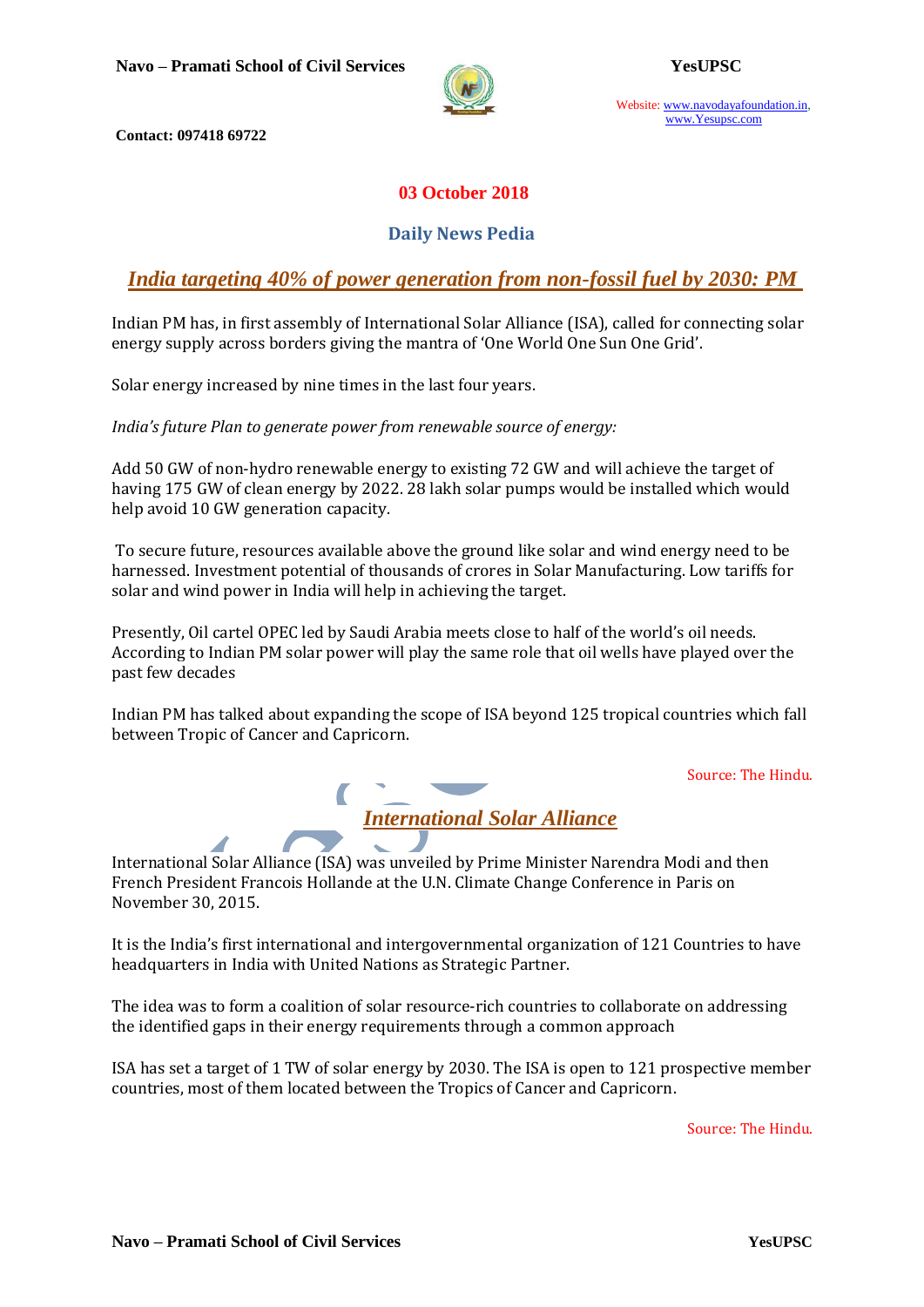# *Concerns on Drone Regulations*

Lack of clarity on the recently published drone regulations might affect competitiveness on this nascent field.

*Concerns:* 

India's regulations separate drones into five categories — Nano, micro, small, medium and large.

There is very little regulation for flying a Nano up to 50 metres height, except for not flying near airports, military sites or in segregated airspace.

From the micro category, every drone must obtain a unique identification number (UIN) from the aviation regulator.

It will be followed by a long list of documentation including security clearances from the Ministry of Home Affairs (MHA) in several cases.

Once the UIN is obtained, drone operators have to apply for an Unmanned Aircraft Operator Permit (UAOP) which includes more forms, more annexures and more submissions.

Even for the micro drones that climb only up to a height of 200 feet, users have to intimate the local police station 24 hours prior to the flight.

Manufacturers of drones, technologists and researchers making applications using drones have to test fly drones frequently, often several times a day.

Source: The Hindu.

# *Soil Moisture Map*

A joint exercise by IIT Gandhi nagar and the India Meteorological Department (IMD)*,* for the first time, provides a country-wide soil moisture forecast at seven and 30-day lead times.

#### *Significance of soil moisture*

Soil moisture is crucial for agriculture since it directly affects crop growth and how much irrigation is required for the area.

It is because crucial information needed for agriculture is not revealed only through rainfall data.

Soil moisture gives us more information on what is needed for crop growth in different parts of the country. Besides, timely soil moisture forecasts will help target interventions, in terms of seed varieties for better planning in agriculture.

Source: The Hindu.

# *Global Skills Park*

Asian Development Bank (ADB) and the Government of India signed a \$150 million Loan Agreement in New Delhi today to establish a Global Skills Park (GSP) in Madhya Pradesh, the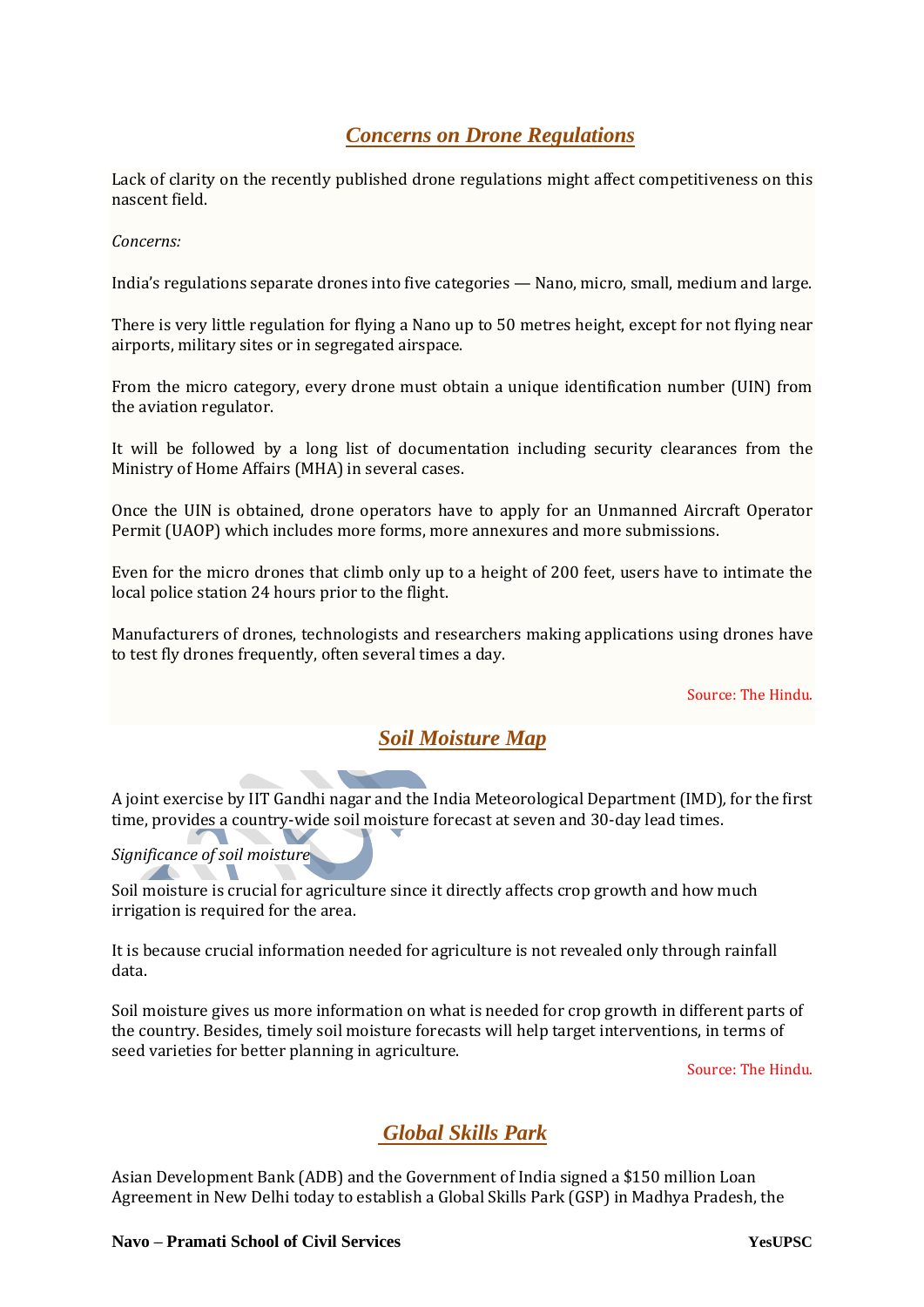First Multi-Skills Park in India, to enhance the quality of Technical and Vocational Education and Training (TVET) System in the State and create a more skilled workforce.

Source: The Hindu.

### *IBSAMAR 4*



The sixth edition of IBSAMAR, a joint Multi – National Maritime Exercise between the Indian, Brazilian and South African Navies, is being held at Simons Town, South Africa.

*IBSAMAR are a series of naval exercises between the navies of India, Brazil, and South Africa.*

The aim of the exercise is to undertake collective training for participating navies, building interoperability and mutual understanding as well as sharing of best practices. The first exercise took place in 2008.

Source: The Hindu.

# *Odisha Launches Own Food Security Scheme*

Odisha government launched its own food security scheme on the occasion of Gandhi Jayanti.

The scheme is expected to benefit 25 lakh people who were left out of the National Food Security Act.

The State government had decided to launch its own food security scheme after the Centre did not respond to its request to add additional beneficiaries under the NFSA.

Source: The Hindu.

# *Editorial*

To Read

#### **Indian agriculture's problem of scale**

Loan waivers and electricity subsidies are Band-Aids at best; a deeper transformation is needed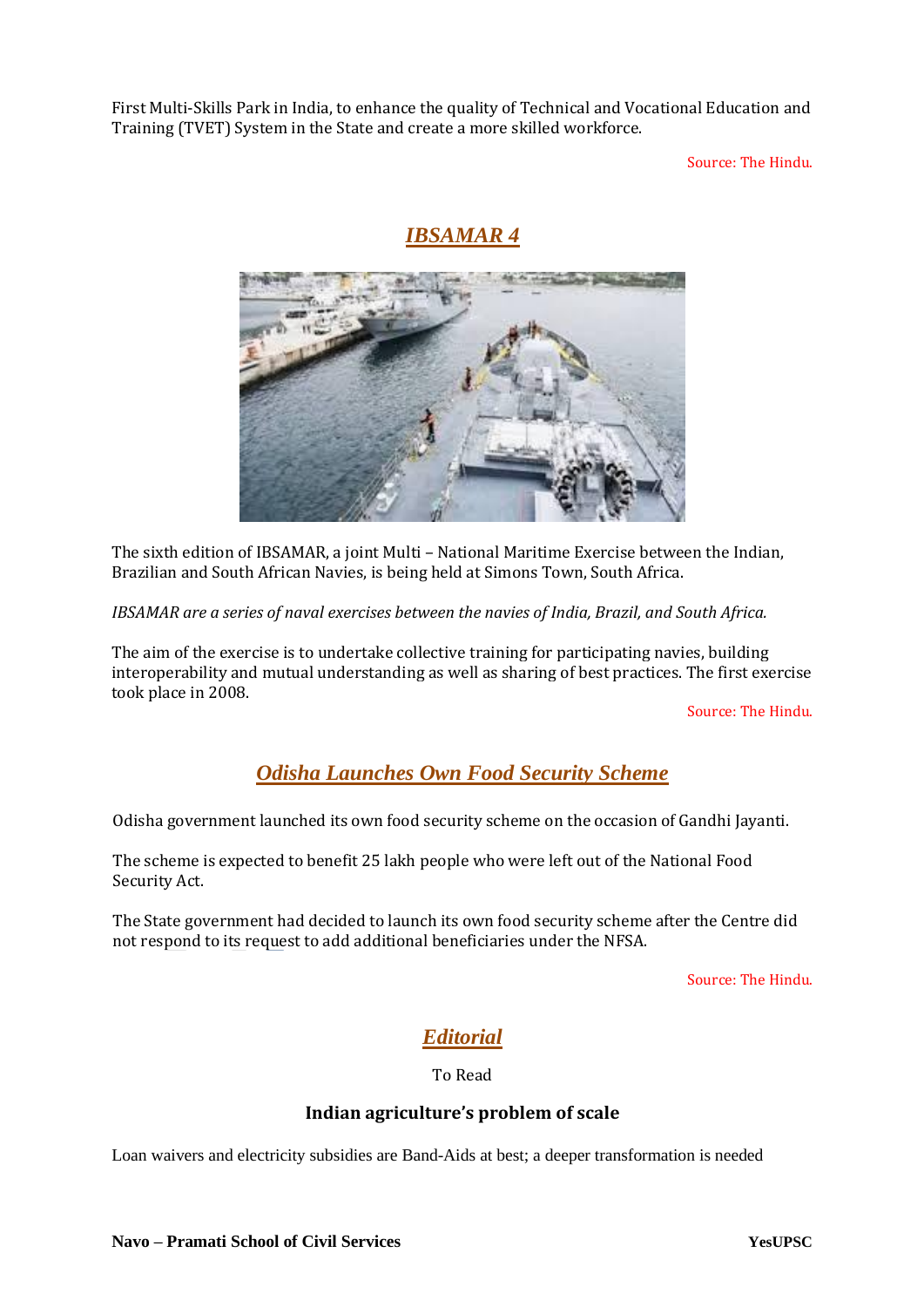The past few days have neatly summed up the scale and nature of the challenges facing India's agriculture sector. First, the provisional agriculture census 2015-16 showed that landholdings have continued their decades-long trend of fragmentation, leading to a further rise in the proportion of small and marginal farmers. Then, 30,000 farmers, who had started their march from Uttarakhand last month, reached the national capital on Tuesday, demanding various relief measures. As a real world demonstration of the challenges posed by farm fragmentation, it could not have been better timed.

When the census, carried out every five years, started in 1970-71, it had reported that India had 71 million landholdings. These have more than doubled now to 146 million. Over 86% of cultivated farmland is held by small and marginal farmers who own less than two hectares, while only 0.57% farmers hold 10 hectares or more. Consequently, the average size of operational holdings has more than halved since the first census—from 2.28 hectares to 1.08 hectares.

Farmers consigned to subsistence farming by this fragmentation—that is, the vast majority of them—are unable to generate enough surplus for the investment needed to improve productivity. This is widely accepted. But the policy approach to the problem depends on how the specifics are diagnosed.

In his famous 1962 *The Economic Weekly* (later renamed to the *Economic and Political Weekly*) article, "An aspect of Indian agriculture", Amartya Sen had argued that small farms have higher per-acre output. A number of economists in the 1960s and 1970s drew similar conclusions. Ramesh Chand, P.A. Lakshmi Prasanna and Aruna Singh had presented an intriguing update of this argument in 2011 in *Farm size and productivity: Understanding the strengths of smallholders and improving their livelihoods*. Cobbling together data from the National Sample Survey Organisation, agriculture census and the Union ministry of agriculture's input survey, they found that the inverse relationship between farm size and per-hectare agricultural productivity still holds.

But this is misleading if taken at face value. The productivity argument is contingent on a number of factors--from soil quality to the level of farming technology adopted. And as Sen, with a sting in his article's tail, had pointed out, "the factor that makes the crucial difference is not size as such, which is incidental, but the system of farming, whether it is wage-based or familybased."

Andrew D. Foster and Mark R. Rosensweig backed this up last year, studying village-level survey data on farms to find that productivity actually follows a U-shaped distribution curve. While intermediate sized farms, which have to spend resources on wage labour are less productive than small farms, which get by on family labour, farms larger than a certain threshold are more productive than even the most productive small farms. The landowners have the necessary resources for economies of scale to kick in.

This has several policy implications. Promoting cooperative farming, for instance, will allow small and marginal farmers to take the advantage of their family labour. Corporate farming, meanwhile, could allow economies of scale to kick in at lower thresholds. The trickiest issue is improving land-man ratio. Urban growth with economic opportunities that will attract rural migrants is one way. But the evidence of the past few decades shows that India's urban areas are ill-equipped to deal with the inflow.

The rise of the proportion of non-farm income in small and marginal farmers' earnings points to the other possibility. Rural construction and industrialization are important supplementary sources of income. In a NITI Aayog paper last year, Ramesh Chand, S.K. Srivastava and Jaspal Singh pointed out that while these sectors have seen considerable growth, rural industrial employment hasn't budged in the past few decades. Solving this puzzle could help move rural workers to more productive sectors full time, while simultaneously boosting per-capita farm